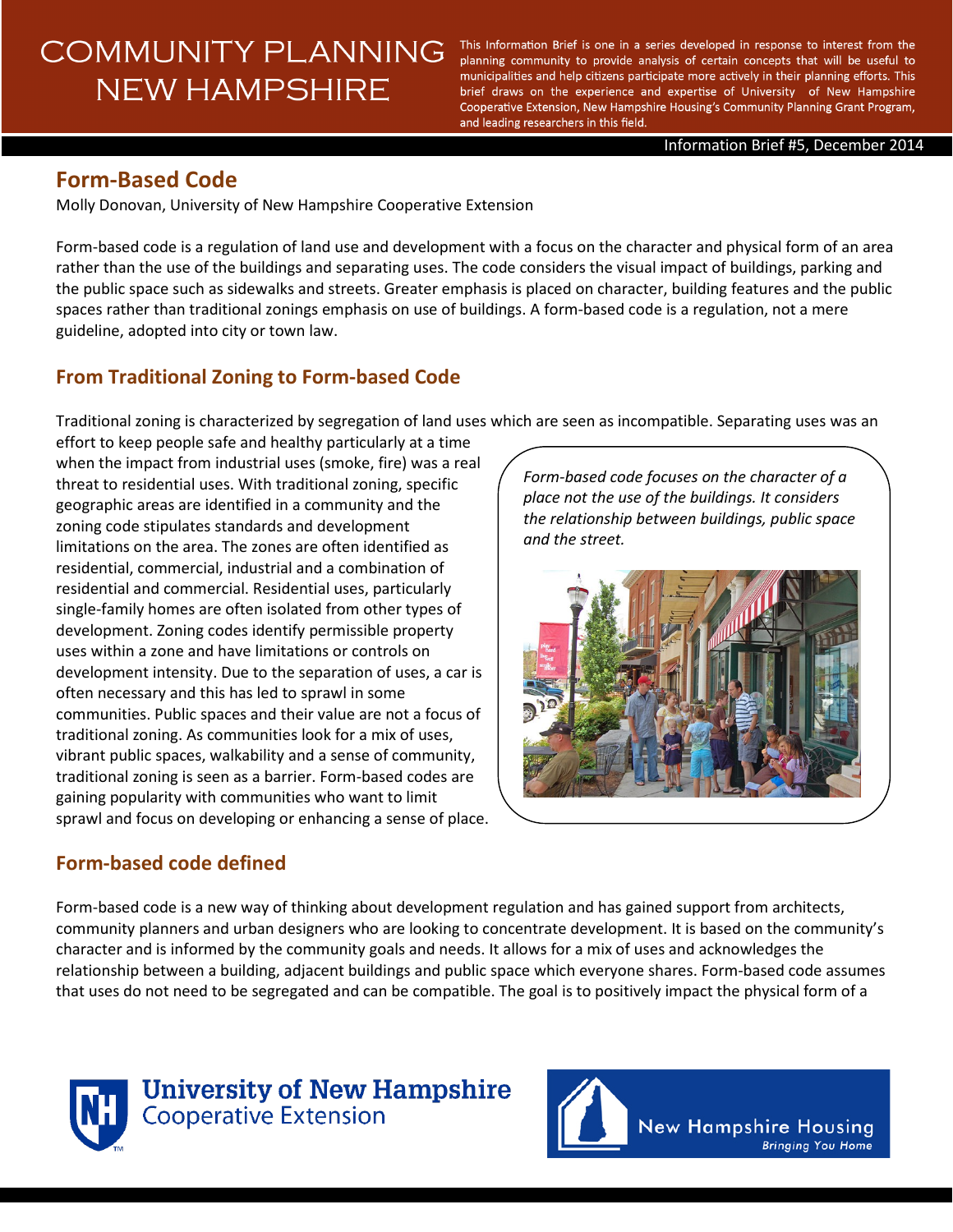community and not just control land uses. Form-based codes help places achieve more connected communities that preserves their history, protects its environment, and supports attractive, walkable downtowns abundant with businesses and social gathering places. It is important to note that form-based code is regulatory not advisory.

Focusing on a place in a community – such as a downtown - as a whole space or place where there is local character, walkable streets, inviting buildings, active space for sitting or play is the foundation of form-based code. There is a recognition that public space should be planned and it an important factor in creating a vibrant place. There is a strategic placement and orientation of buildings to maximize the public space and create this vibrant area.

Form-based codes are developed with citizen input in an open, participatory process, in fact, creating a vision is the first step. Both the vision for an area and the form-based code itself are done with citizen input. The visioning process includes consideration of building types, streets, parking, and size of blocks and relationship of buildings to public spaces.

## **Components of a Form-based Code**

Form-based code is composed of building form standards and public space standards mapped to a regulating plan. Components of Form-based code include:

Regulation Plan: The Regulating Plan includes building form standards and public space standards which are assigned to streets and blocks in the designated area. The regulating plan –including a map of area - shows the design regulations governing properties.

Building Form Standards: The Building Form Standards regulate distance of building to the sidewalk, building window area, height in relation to the street, front entrances and parking. Consideration is given to the impact of the building on public space and an underlying principal is that buildings should positively impact public spaces.

Public Space Standards: The Public Space Standards regulate the form of streets, squares, parks, greens, and sidewalks. Form-based code strives to support, create and enhance these spaces to create attractive community space

to walk, bike, drive, sit, shop and learn and ensure that they relate to the buildings.

The Standards are presented as diagrams and written description to illustrate community intentions. Diagrams and illustrations are seen as more easily understood by property owners, developers, business owners, applicants and the public. An administrative section which clearly outlines the application and review process often leads to a quick review process for an applicant and cost savings.

| BUILDING MATERIALS &<br>DESIGN FEATURES SIM.<br>TO EXISTING STRUCTURES<br>MIXED USE PEDEVELOPMENT<br>JUFFER FLOOR OFFICE/RES.<br>STREET LEVEL<br>PETAIL/COMMERCIAL<br>$5+$<br>$S^{\times}$ |
|--------------------------------------------------------------------------------------------------------------------------------------------------------------------------------------------|
| WER MAIN OF REDEVELOPMENT                                                                                                                                                                  |

Lancaster, NH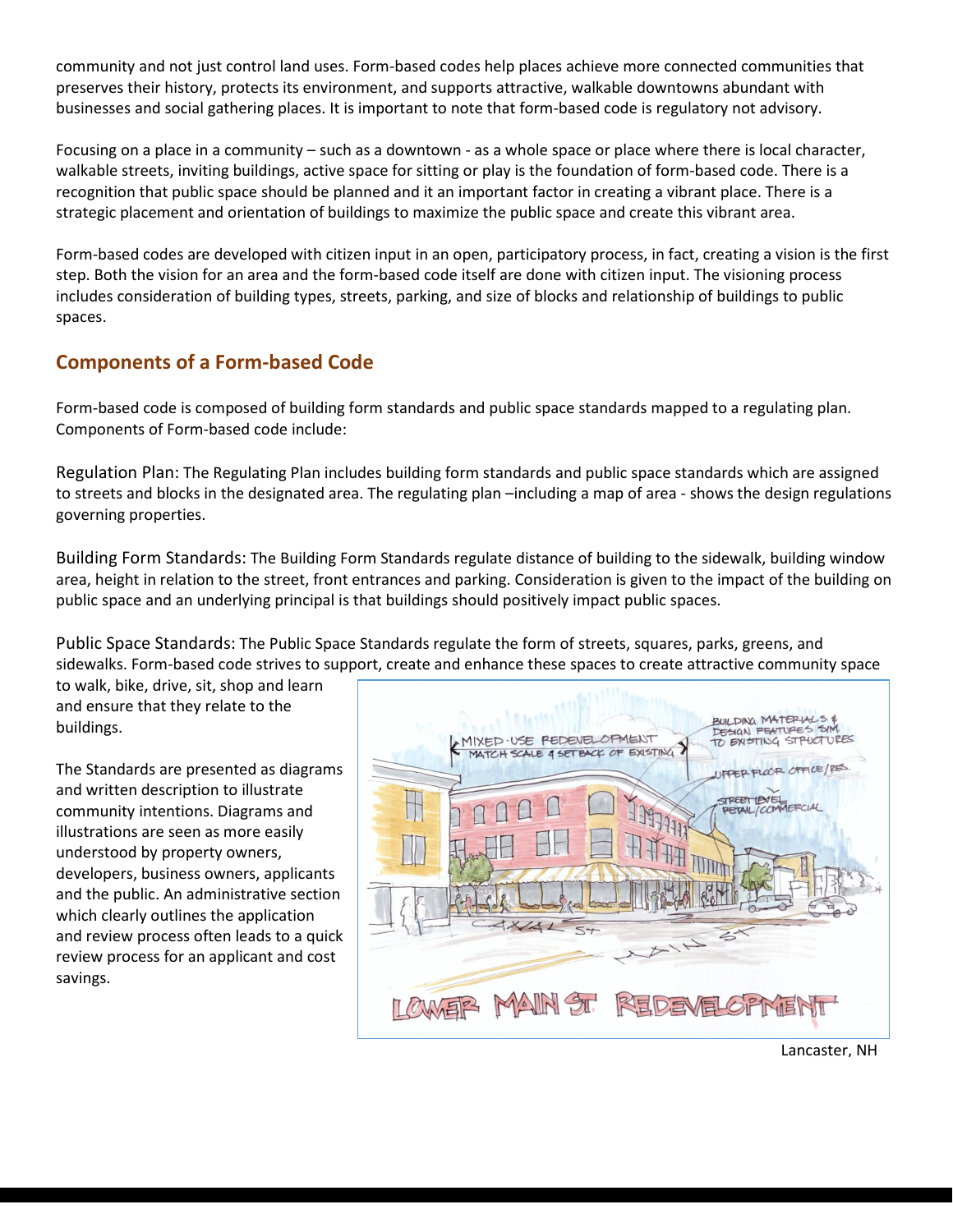## **Lancaster, NH: Form-based code in a Rural Downtown**

Lancaster, NH is located in the northern part of NH at the junction of State Routes 2 and 3 and is the gateway to the Great North Woods region of the state. The town is 50 square miles in the Connecticut River Watershed and serves as the county seat for Coos County. Lancaster is a small town with a population just over 3300. It attracts visitors for its varied outdoor recreation opportunities and its attractive downtown Main Street which is defined by the architecturally attractive, older buildings and an interesting variety of shops.

The community values the history, look and feel of downtown and wanted to retain the character while allowing for change. The current, conventional zoning would not have protected the character and did not focus on downtown as a community space. Form-based code seemed to be the way to preserve the existing pattern of development as it focuses on the look and feel of downtown not the use of each building. Following a land use and regulation audit where form-based code was introduced, Lancaster secured a NH Community Planning Grant to begin the process to determine whether form-based code was right for the community and whether they would support the use of it for their downtown area.

Form-based code is generally considered as a tool more suitable for use in urban and large communities but has fit nicely into planning in Lancaster demonstrating its usefulness in large and small scale applications. Here the Form-based code is focused on the three distinct areas of the downtown and it is in place to protect the rural, small scale downtown architecture and sense of place. In a smaller community, the community input needed for developing the form-based code may be easier to gather.

### **"***What do you like about downtown***" - Community Input is key to form-based code**

The development of form-based code is based on community input on the vision, components which are valued and characteristics to be preserved. Lancaster set out to talk to and more importantly, hear from the residents in Lancaster. The engagement strategy included a design charrette, public meetings, outreach to the business community, youth and the senior population. The design charrette allowed participants to see what the design of downtown would look like with form-based code. Property owners – many of who bought their building because they loved the property itself – were interviewed and supportive. The town planner met with high school students who said they valued what downtown looked like and were less concerned with the use in each building. The senior population had an opportunity to weigh in at a monthly meeting where they shared their stories of downtown and learned how Form-based code could protect it for future generations. The seniors also talked to their families, namely their adult children and a new group of residents became aware and supportive. All segments of the community wanted the look and feel of downtown to remain and be strengthened. Form-based code would address just this.

Following the many engagement sessions, the proposal to adopt Form-based code was brought to the voters in spring 2014. Voters approved this change as a way to preserve and enhance their downtown. Lancaster is now working to implement Form-based code as changes for downtown are considered.

### *Examples of form-based code in New Hampshire:*

Dover, NH: Dover recently adopted a form-based code to make its downtown more flexible for future development and redevelopment. To start this project, Dover planners interviewed stakeholders, determined base-line characteristics of Dover, held Charrettes, and conducted surveys. Check out some examples of form-based code in New Hampshire

| Lancaster   | http://resilienceplanning.net/form-based-code/                                                          |
|-------------|---------------------------------------------------------------------------------------------------------|
| Londonderry | http://www.nh.gov/oep/resource-library/zoning/documents/londonderry-master-plan.pdf                     |
| Dover       | http://www.dover.nh.gov/government/city-operations/planning/special-projects/form-based-code/index.html |
| Portsmouth  | http://planportsmouth.com/formbasedzoning.html                                                          |
|             |                                                                                                         |

Portsmo